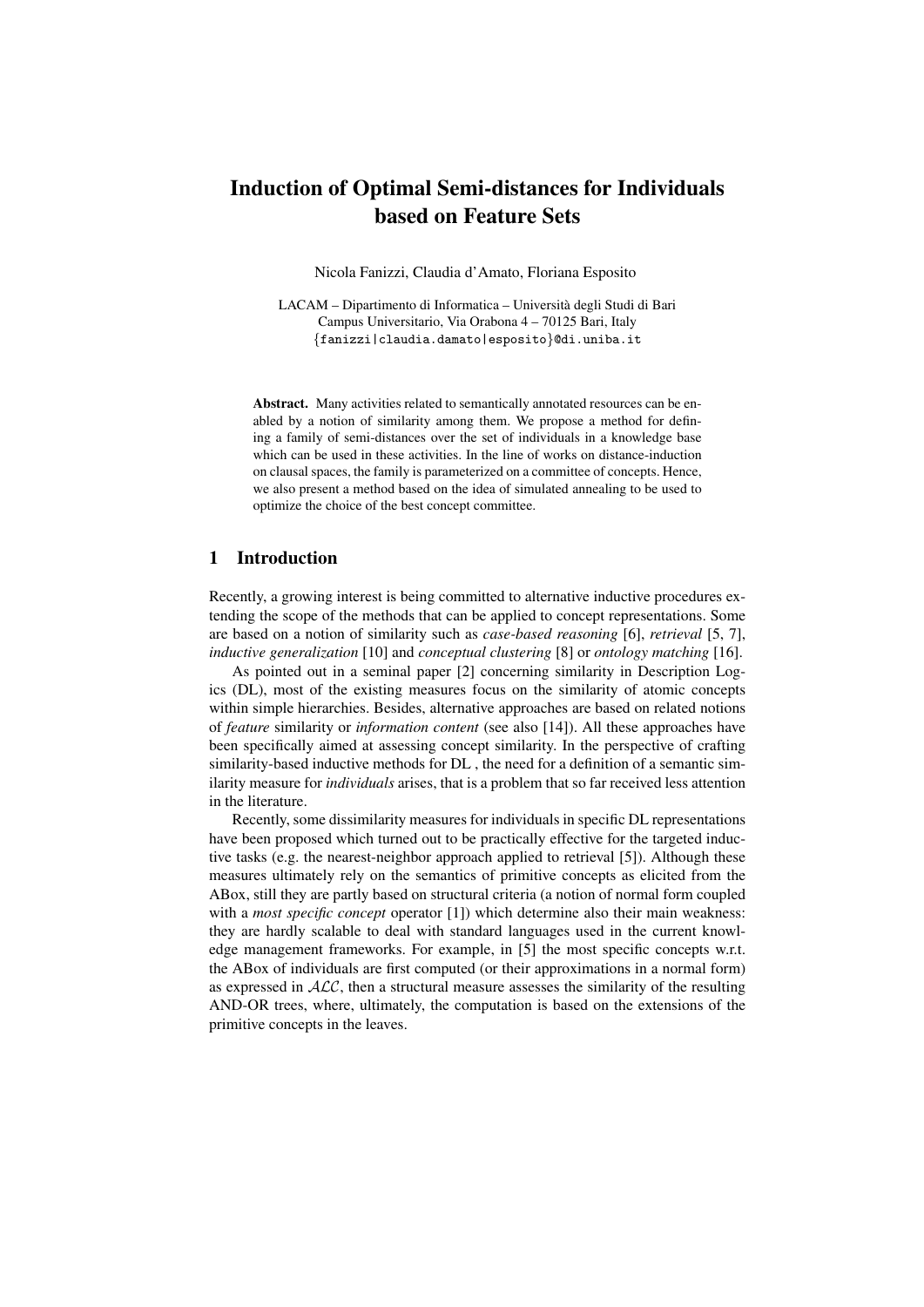Therefore, we have devised a new family of dissimilarity measures for semantically annotated resources, which can overcome the aforementioned limitations. Our measures are mainly based on Minkowski's measures for Euclidean spaces induced by means of a proper method developed in the context of *multi-relational learning* [15]. Another source of inspiration was *rough sets* theory [13] which aims at the formal definition of vague sets (concepts) by means of their approximations determined by an *indiscernibility* relationship.

Namely, the measures are based on the degree of discernibility of the input individuals with respect to a committee of features, which are represented by concept descriptions expressed in DL. One of the advantages of these measures is that they do not rely on a particular language for semantic annotations. As such, these new measures are not absolute, since they depend on both the choice (and cardinality) of the features committee and the knowledge base they are applied to. Rather, they rely on statistics on individuals that are likely to be maintained by knowledge base management systems [9, 4], which can determine a potential speed-up in the measure computation during knowledge-intensive tasks. Furthermore, we also propose a way to extend the presented measures to the case of assessing concept similarity by means of the notion of *medoid* [11], i.e., in the DL context, the most centrally located individual in a concept extension w.r.t. a given metric.

Experimentally, it may be shown that the measures induced by large committees (e.g. including all primitive and defined concepts) can be sufficiently accurate (i.e. properly discriminating) when employed for classification tasks even though the committee of features employed were not the optimal one or if the concepts therein were partially redundant. Nevertheless, this has led us to investigate on a method to optimize the committee of features that serve as dimensions for the computation of the measure. To this purpose, the employment of genetic programming and randomized search procedures was considered. Finally we opted for an optimization procedure based on *simulated annealing* [3], a randomized approach that can overcome the problem of the local minima, i.e. finding a good solution w.r.t. the fitness function that is not globally optimal.

The remainder of the paper is organized as follows. The definition of the family of measures is proposed in Sect. 2, where we prove them to be semi-distances. In Sect. 3, we illustrate and discuss the method for optimizing the choice of concepts for the committee of features which induces the measures. Possible developments are finally examined in Sect. 4.

### 2 A Family of Semi-distances for Individuals

In the following, we assume that resources, concepts and their relationship may be defined in terms of a generic DL language endowed with the standard descriptive semantics (see the handbook [1] for a thorough reference).

For the measure definition, we simply consider a *knowledge base*  $K = \langle T, A \rangle$ containing a *TBox*  $T$  and an *ABox A*. The set of the individuals occurring in  $A$  will be denoted with  $Ind(A)$ .

As regards the inference services, our measures require (non)membership queries performing ABox lookups or *instance*-*checking* [1]. The complexity depends on the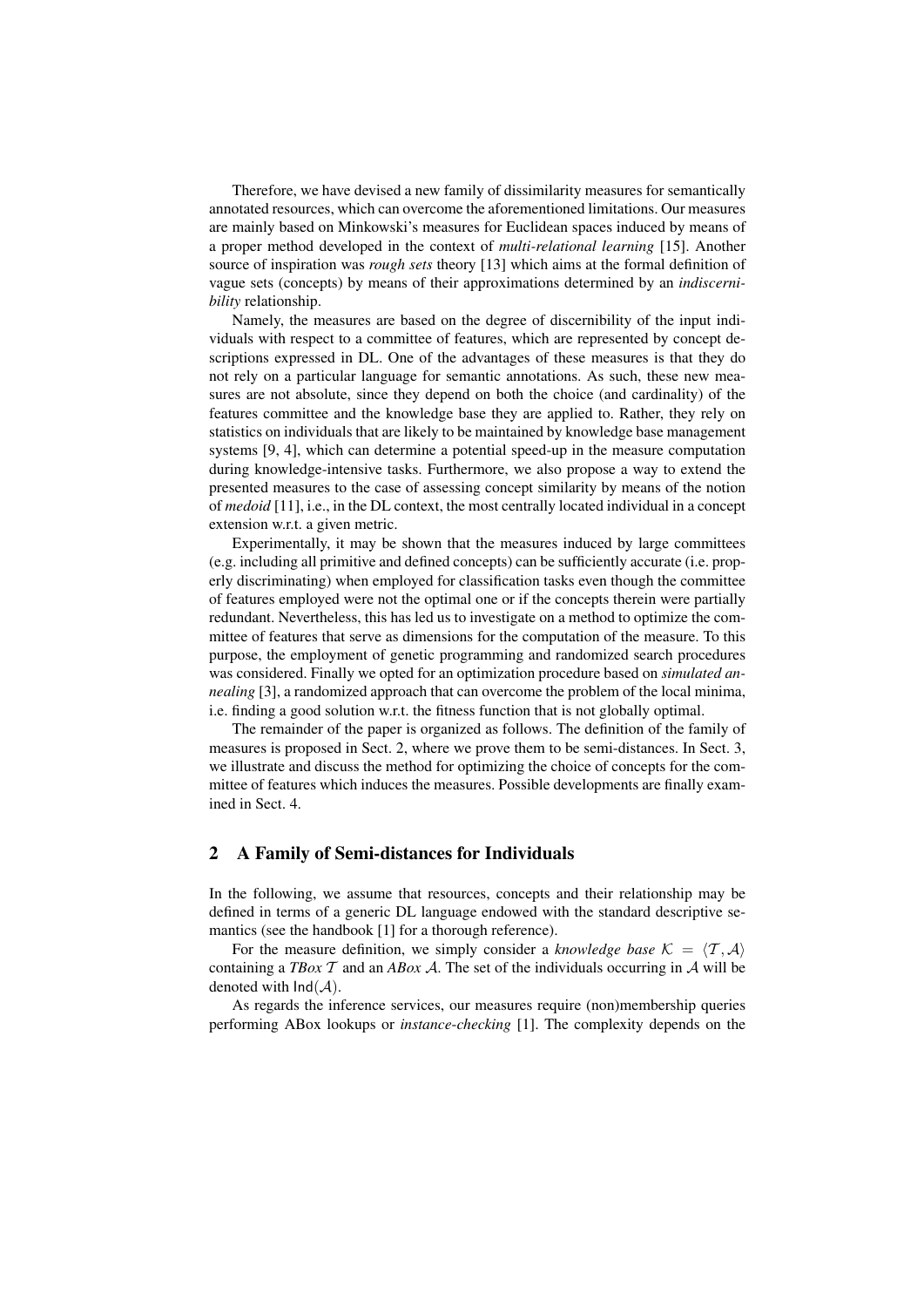DL of choice, however much of the computational effort can be saved by means of pre-computation (see projection functions below).

#### 2.1 A Family of Measures for Individuals

We focus on the problem of assessing the semantic similarity (or dissimilarity) of individuals in the context of a knowledge base expressed in DL. To the best of our knowledge, only few measures tackle this problem so far [5]. Following some ideas borrowed from machine learning [15], a family of totally semantic distance measures for individuals can be defined in the context of a knowledge base.

It can be observed that individuals lack a syntactic structure that may be exploited for a comparison. However, on a semantic level, similar individuals should *behave* similarly with respect to the same concepts, i.e. similar assertions should be shared by them. Therefore, we introduce novel dissimilarity measures for individuals, whose rationale is the comparison of their semantics w.r.t. a fixed number of dimensions represented by DL concept descriptions. Namely, individuals are compared on the grounds of their behavior w.r.t. a reduced (yet not necessarily disjoint) committee of features, represented by a collection of concept descriptions, say  $F = \{F_1, F_2, \ldots, F_m\}$ , which stands as a group of discriminating *features* expressed in the language taken into account.

In its simple formulation, a family of semi-distance functions for individuals, inspired by Minkowski's metrics, can be defined as follows:

**Definition 1 (family of measures).** Let  $K = \langle T, A \rangle$  be a knowledge base. Given a  $s$ et of concept descriptions  $\mathsf{F}=\{F_1,F_2,\ldots,F_m\}$ , a family  $\{d_p^{\mathsf{F}}\}_{p\in \mathbb N}$  of functions  $d_p^{\mathsf{F}}$  :  $\text{Ind}(\mathcal{A}) \times \text{Ind}(\mathcal{A}) \mapsto [0, 1]$  *is defined as follows:* 

$$
\forall a, b \in \mathsf{Ind}(\mathcal{A}) \quad d_p^{\mathsf{F}}(a, b) := \frac{1}{m} \left[ \sum_{i=1}^m \mid \pi_i(a) - \pi_i(b) \mid^p \right]^{1/p}
$$

*where*  $\forall i \in \{1, \ldots, m\}$  *the i*-th projection function  $\pi_i$  *is defined by:* 

$$
\forall a \in \text{Ind}(\mathcal{A}) \quad \pi_i(a) = \begin{cases} 1 & \mathcal{K} \models F_i(a) \\ 0 & \mathcal{K} \models \neg F_i(a) \\ \frac{1}{2} & otherwise \end{cases}
$$

The superscript F will be omitted when the set of features is fixed.

As an alternative, especially when a good number of assertions are available in the ABox, the measures can be approximated by defining the projection functions based on a simple ABox look-up:

$$
\forall a \in \mathsf{Ind}(\mathcal{A}) \quad \pi_i(a) = \begin{cases} 1 & F_i(a) \in \mathcal{A} \\ 0 & \neg F_i(a) \in \mathcal{A} \\ \frac{1}{2} & otherwise \end{cases}
$$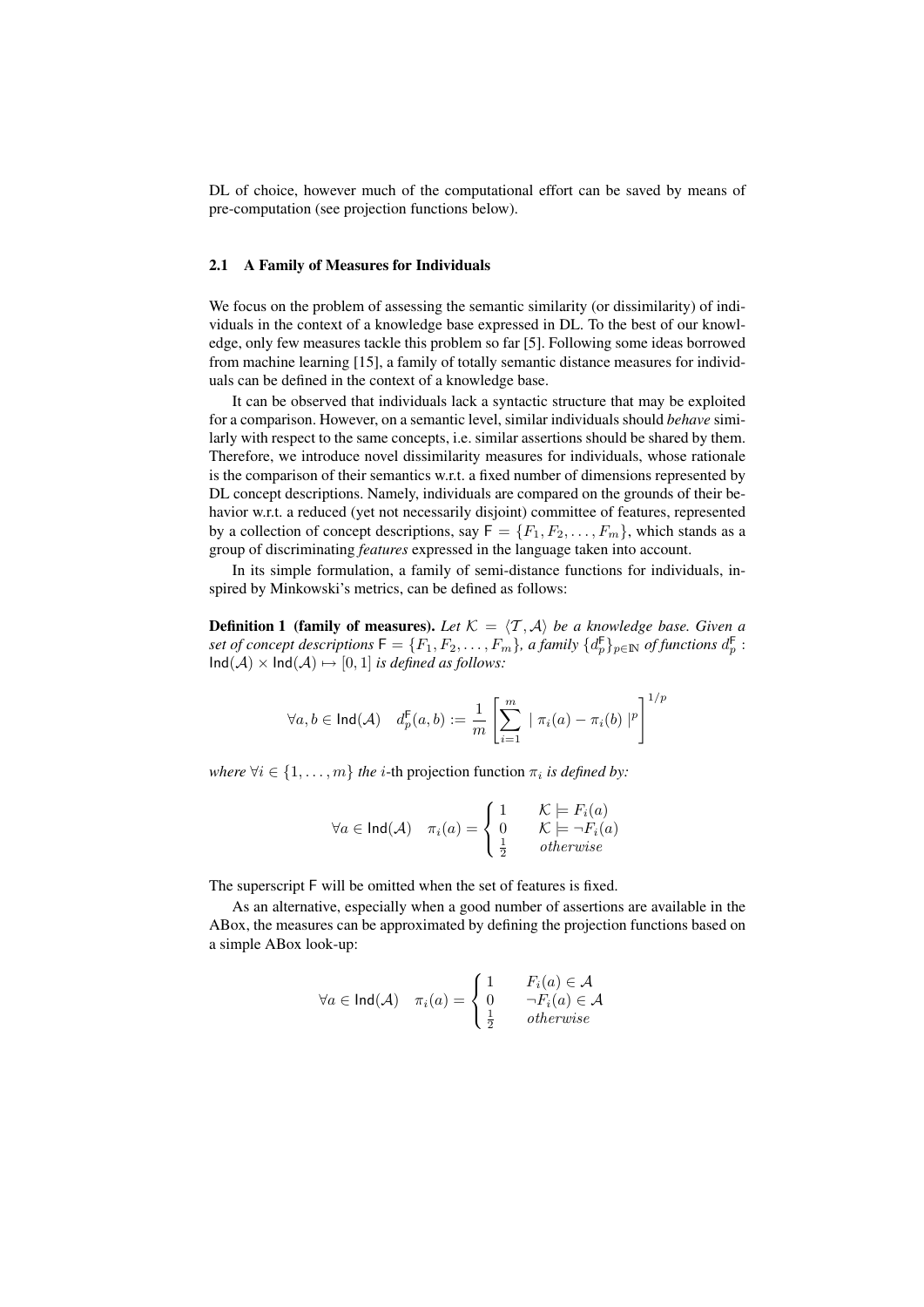#### 2.2 Discussion

It is easy to prove that these functions have the standard properties for semi-distances:

**Proposition 1** (semi-distance). For a fixed feature set and  $p > 0$ , function  $d_p$  is a *semi-distance.*

*Proof. In order to prove the thesis, given any three individuals*  $a, b, c \in \text{Ind}(A)$  *it must hold that:*

*1.*  $d_p(a, b) \ge 0$  *(positivity)* 2.  $d_p(a, b) = d_p(b, a)$  *(symmetry)* 3.  $d_p(a, c) \leq d_p(a, b) + d_p(b, c)$  *(triangular inequality) Now, we observe that:*

*1. trivial, by definition*

*2. trivial, for the commutativity of the operators involved*

*3. the property follows for the properties of the power function:*

$$
d_p(a, c) = \frac{1}{m} \left[ \sum_{i=1}^m \mid \pi_i(a) - \pi_i(c) \mid^p \right]^{1/p}
$$
  
\n
$$
= \frac{1}{m} \left[ \sum_{i=1}^m \mid \pi_i(a) - \pi_i(b) + \pi_i(b) - \pi_i(c) \mid^p \right]^{1/p}
$$
  
\n
$$
\leq \frac{1}{m} \left[ \sum_{i=1}^m \mid \pi_i(a) - \pi_i(b) \mid^p + \mid \pi_i(b) - \pi_i(c) \mid^p \right]^{1/p}
$$
  
\n
$$
= \frac{1}{m} \left[ \sum_{i=1}^m \mid \pi_i(a) - \pi_i(b) \mid^p + \sum_{i=1}^m \mid \pi_i(b) - \pi_i(c) \mid^p \right]^{1/p}
$$
  
\n
$$
\leq \frac{1}{m} \left[ \sum_{i=1}^m \mid \pi_i(a) - \pi_i(b) \mid^p \right]^{1/p} + \frac{1}{m} \left[ \sum_{i=1}^m \mid \pi_i(b) - \pi_i(c) \mid^p \right]^{1/p}
$$
  
\n
$$
= d_p(a, b) + d_p(b, c)
$$

As such, these are only a semi-distances. Namely, it cannot be proved<sup>1</sup> that  $d_p(a, b) =$ 0 iff  $a = b$ . This is the case of *indiscernible* individuals with respect to the given set of features F.

The underlying idea for the measure is that similar individuals should exhibit the same behavior w.r.t. the concepts in F. Here, we make the assumption that the featureset F may represent a sufficient number of (possibly redundant) features that are able to discriminate really different individuals.

It could be criticized that the subsumption hierarchy has not been explicitly involved. However, this may be actually yielded as a side-effect of the possible partial redundancy of the various concepts, which has an impact on their extensions and thus

<sup>&</sup>lt;sup>1</sup> In case the *unique names assumption* were made, a further projection function can be introduced  $\pi_0$ , such that  $|\pi_0(a) - \pi_0(b)| = 1$  iff  $a \neq b$ .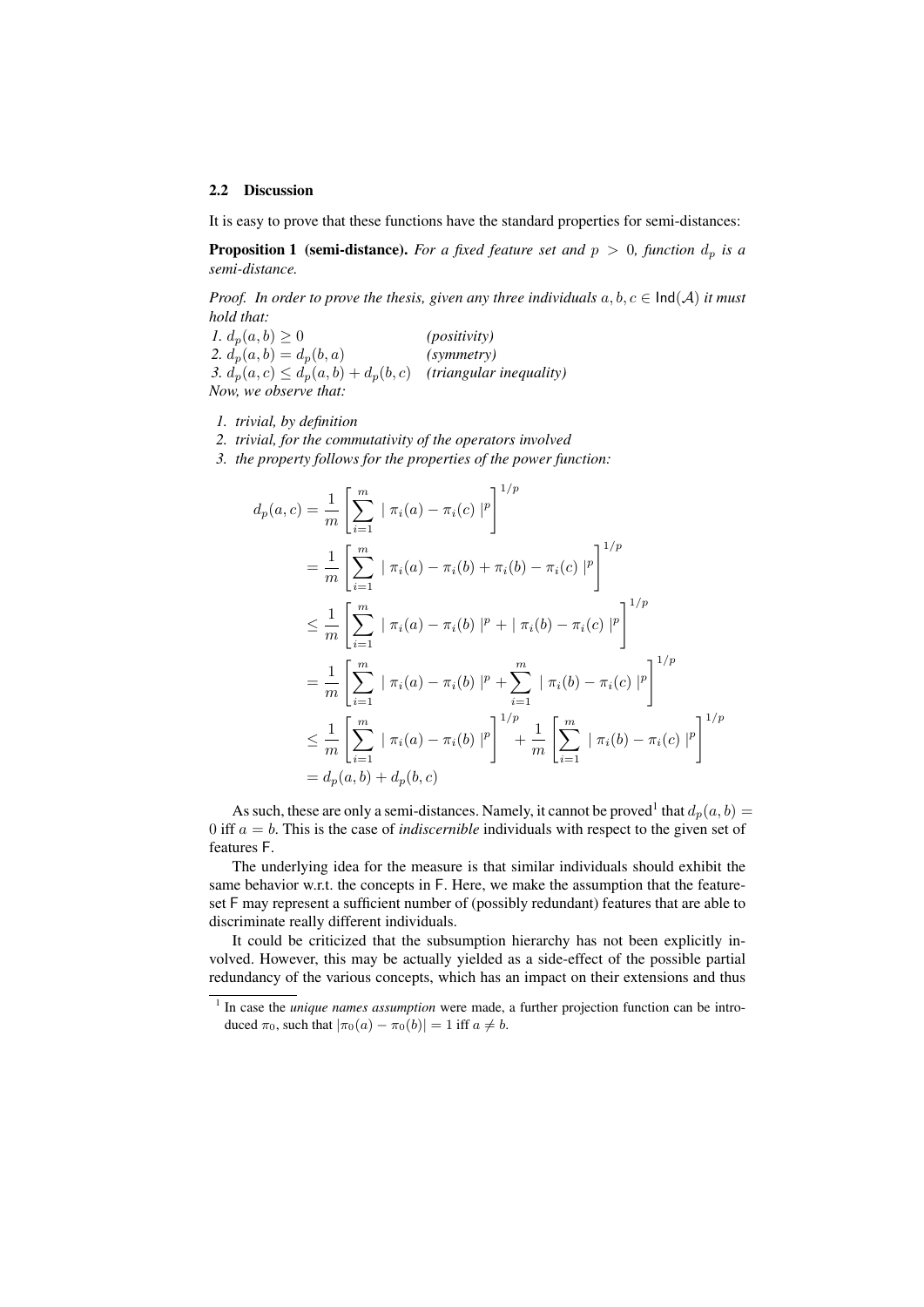on the related projection function. A tradeoff is to be made between the number of features employed and the computational effort required for computing the related projection functions.

Compared to other distance (or dissimilarity) measures [2, 5], the presented functions do not depend on a specific language. Note that the computation of projection functions  $\pi_i$  ( $i = 1, \ldots, m$ ) on the individuals can be performed in advance (with the support of KBMS [9, 4]) thus determining a speed-up in the actual computation of the measure. This is very important for the measure integration in algorithms which massively use this distance, such as case-based reasoning and all other instance-based methods including clustering algorithms.

Following the rationale of the average link criterion used in agglomerative clustering [11], the measures can be extended to the case of concepts, by recurring to the notion of medoids. The *medoid* of a group of individuals is the individual that has the highest similarity w.r.t. the others. Formally, given a group  $G = \{a_1, a_2, \ldots, a_n\}$ , the medoid is defined:

$$
\operatorname{medoid}(G) = \operatorname*{argmin}_{a \in G} \sum_{j=1}^n d(a,a_j)
$$

Now, given two concepts  $C_1, C_2$ , we can consider the two corresponding groups of individuals obtained by retrieval  $R_i = \{a \in \text{Ind}(\mathcal{A}) \mid \mathcal{K} \models C_i(a)\}\)$ , and their resp. medoids  $m_i = \text{medoid}(R_i)$  for  $i = 1, 2$  w.r.t. a given measure  $d_p^{\mathsf{F}}$  (for some  $p > 0$  and committee F). Then we can define the function for concepts as follows:

$$
d_p^{\mathsf{F}}(C_1, C_2) := d_p^{\mathsf{F}}(m_1, m_2)
$$

## 3 Feature Set Optimization

Experimentally, we obtained satisfactory results<sup>2</sup> by testing the measure on distancebased classification. Nevertheless, various optimizations of the measures can be foreseen as concerns their parametric definition. Specifically, the choice of the concepts to be included in the committee – *feature selection* – will be examined. Among the possible committees, those that are able to better discriminate the individuals in the ABox ought to be preferred:

**Definition 2** (good feature set). Let  $F = \{F_1, F_2, \ldots, F_m\}$  be a set of concept de*scriptions. We call* F *a* good feature set *for the knowledge base*  $K = \langle T, A \rangle$  *iff*  $\forall a, b \in$  $\textsf{Ind}(\mathcal{A}), a \neq b : \exists i \in \{1, \ldots, m\} : \pi_i(a) \neq \pi_i(b).$ 

Note that, when the function defined above adopts a good feature set, it has the properties of a metric on the related instance-space.

Since the function strongly depends on the choice of concepts included in the committee of features F, two immediate heuristics can be derived:

<sup>&</sup>lt;sup>2</sup> Results omitted for lack of space. They are available in technical reports and papers to appear. See http://lacam.di.uniba.it:8000/people/nicola.html.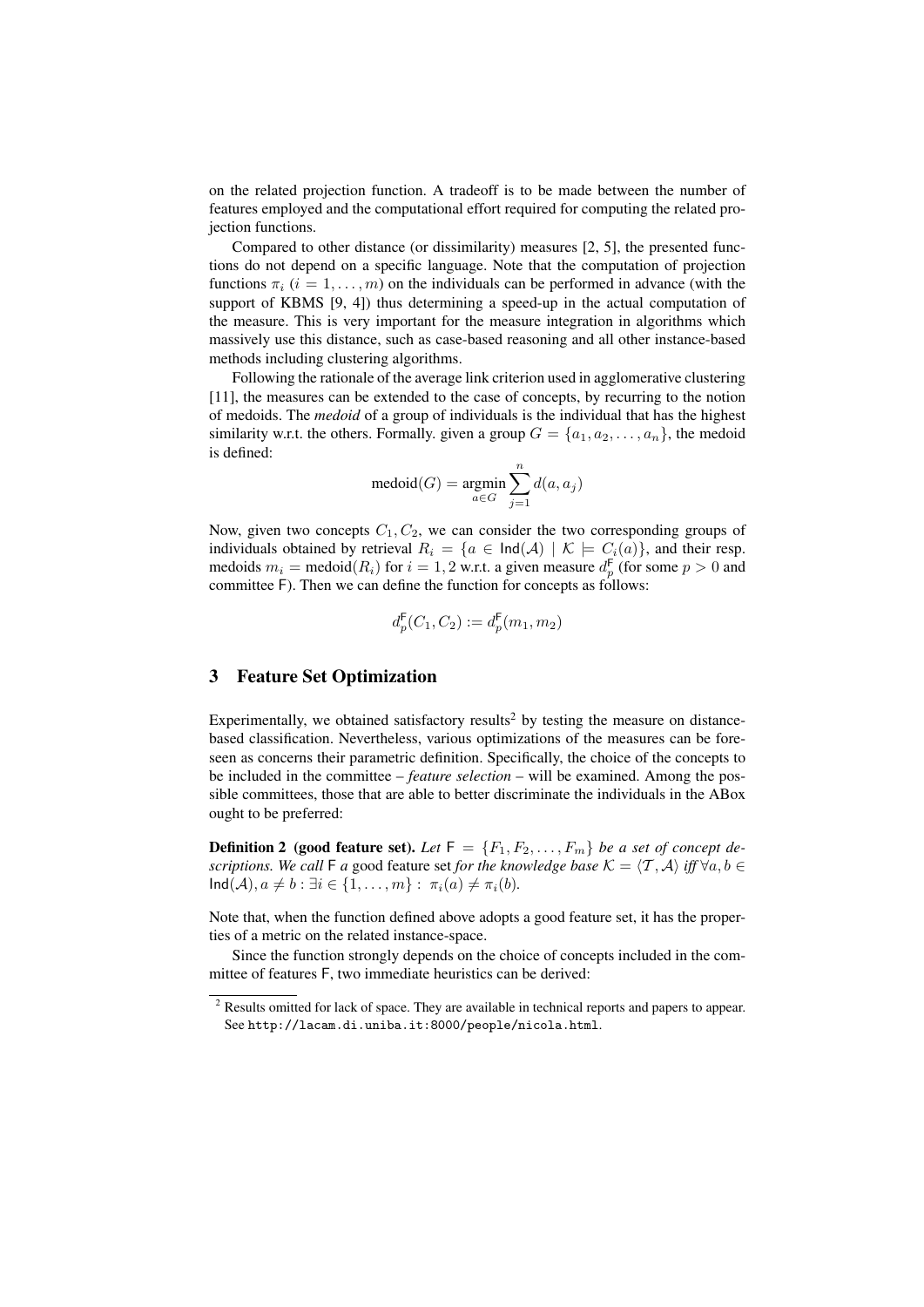- 1. controlling the number of concepts of the committee (which has an impact also on efficiency), including especially those that are endowed with a real discriminating power;
- 2. finding optimal sets of discriminating features of a given cardinality, by allowing also their composition employing the specific constructors made available by the DL language of choice.

Both these heuristics can be enforced by means of suitable machine learning techniques especially when knowledge bases with large sets of individuals are available. Namely, part of the entire data can be drawn in order to induce optimal F sets, in advance with respect to the application of the measure for all purposes. The adoption of genetic programming has been considered for constructing optimal sets of features. Yet these algorithms are known to suffer from being possibly caught in local minima. An alternative may consist in employing a different probabilistic search procedure which aims at a global optimization. Thus a method based on simulated annealing [3] has been devised, whose algorithm is reported in Fig. 1.

Essentially the algorithm searches the space of all feature sets starting from an initial guess (determined by MAKEINITIAL $FS(K)$ ) based on the concepts (both primitive and defined) currently referenced in the knowledge base. The loop controlling the search is repeated for a number of times that depends on the temperature which gradually decays to 0, when the current feature committee can be returned. Meanwhile, this set is iteratively refined calling a suitable procedure RANDOMSUCCESSOR(). Then the fitness of the new feature set is compared to that of the current one determining the increment of energy  $\Delta E$ . If this is positive then the candidate committee replaces the current one. Otherwise it will (less likely) be replaced with a probability that depends on  $\Delta E$ .

As regards the heuristic FITNESSVALUE(F), it can be computed as the average *discernibility factor* [13] of the individuals w.r.t. the feature set. For example, given a set of individuals  $I S = \{a_1, \ldots, a_n\} \subseteq \text{Ind}(A)$  (the whole or just a sample of  $\text{Ind}(A)$  used to induce an optimal measure) the fitness function may be defined:

$$
\text{FITNESSVALUE}(F) = k \cdot \sum_{1 \leq i < j \leq n} \sum_{k=1}^{|F|} |\pi_k(a_i) - \pi_k(a_j)|
$$

where k is a normalization factor which may be set to:  $(1/m)(n \cdot (n-1)/4 - n)$ , which depends on the number of couples of different individuals that really determine the fitness measure.

As concerns finding candidates to replace the current committee, the function RAN-DOMSUCCESSOR() can be implemented by recurring to simple transformations of the feature set:

- adding (resp. removing) a concept C: nextFS ← currentFS  $\cup \{C\}$ (resp. nextFS  $\leftarrow$  currentFS  $\setminus \{C\}$ )
- randomly choosing one of the current concepts from currentFS, say  $C$ ; replacing it with one of its refinements  $C' \in \text{REF}(C)$

Refining concept descriptions is language-dependent. For the case of  $\mathcal{ALC}$  logic, refinement operators have been proposed in [12, 10]. Complete operators are to be preferred to ensure exploring the whole search-space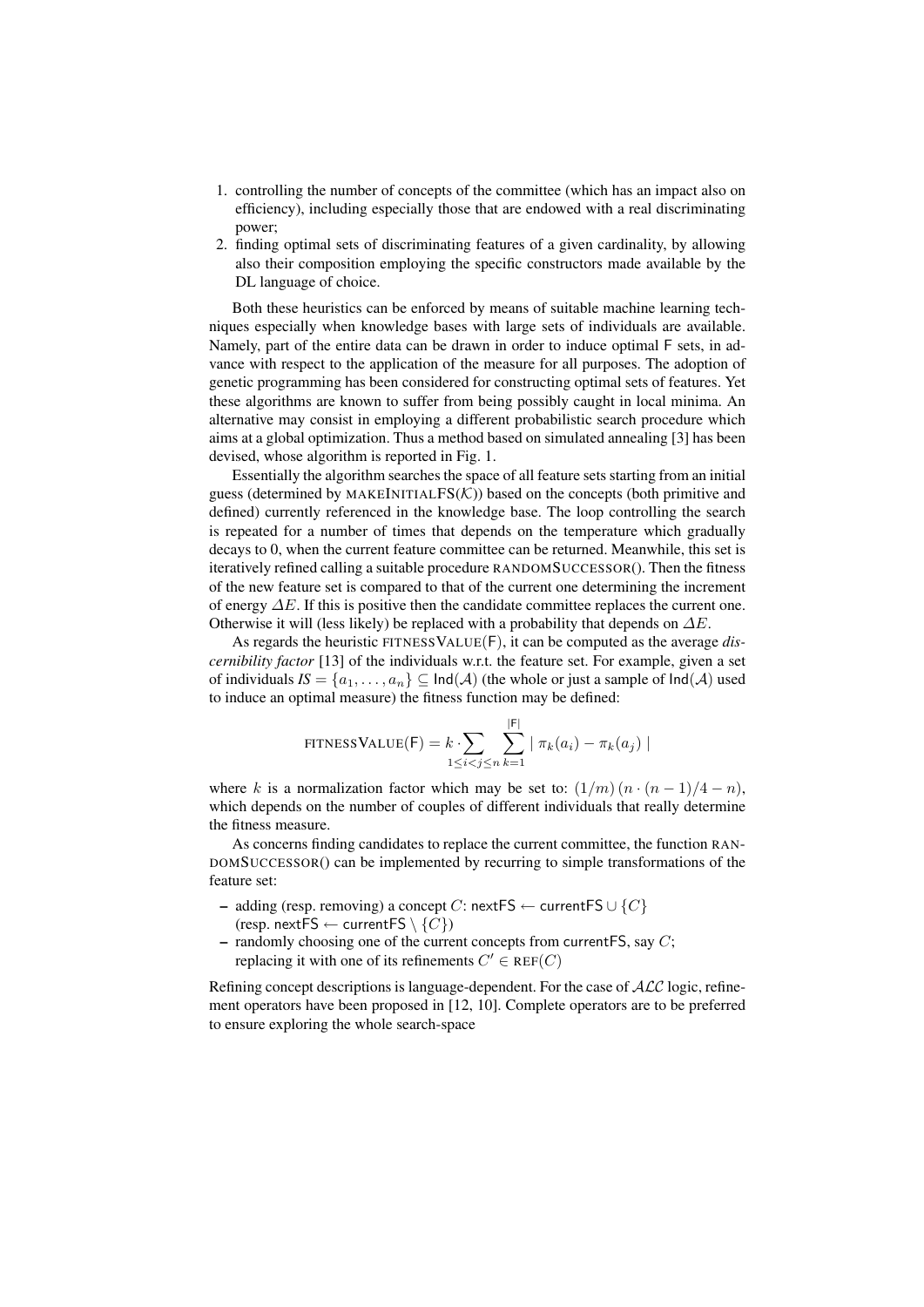```
FeatureSet OPTIMIZEFEATURESET(K, ∆T)
input K: Knowledge base
        \Delta T: function controlling the decrease of temperature
output FeatureSet
static currentFS: current Feature Set
        nextFS: next Feature Set
        Temperature: controlling the probability of downward steps
begin
currentFS \leftarrow MARKEINITIALFS(\mathcal{K})for t \leftarrow 1 to \infty do
        Temperature ← Temperature – \Delta T(t)if (Temperature = 0)
            return currentFS
        nextFS \leftarrow RANDOMSUCCESSOR(currentFS,K)
        \Delta E \leftarrow FITNESSVALUE(nextFS) – FITNESSVALUE(currentFS)
        if (\Delta E > 0)currentFS ← nextFS
        else // replace FS with given probability
            <code>REPLACE(currentFS, nextFS, e^{\Delta E})</code>
end
```
Fig. 1. Feature Set optimization based on a Simulated Annealing procedure.

Given a suitable cooling schedule, the algorithm is known to find an optimal solution. To control the complexity of the process alternate schedules may be preferred that guaratee the construction of suboptimal solutions in polynomial time [3].

### 4 Conclusion and Extensions

We have proposed the definition of a family of semi-distances over the individuals in a DL knowledge base. The measures are not language-dependent yet they are parameterized on a committee of concepts. Therefore, we have also presented a randomized search method to find optimal committees. One of the advantages of the measures is that they are not language-dependent differently from previous proposals [5]. As previously mentioned, the subsumption relationships among concepts in the committee is not explicitly exploited in the measure for making the relative distances more accurate. The extension to the case of concept distance may also be ameliorated.

The measure may have a wide range of application of distance-based methods to knowledge bases. They have been integrated in an instance-based learning system implementing a nearest-neighbor learning algorithm: an experimentation on performing semantic-based retrieval proved the effectiveness of the new measures, compared to the outcomes obtained adopting other measures [5]. The next step concerns exploiting the measures in a conceptual clustering algorithm where clusters will be formed by grouping instances on the grounds of their similarity, possibly triggering the induction of new emerging concepts, as in [8].